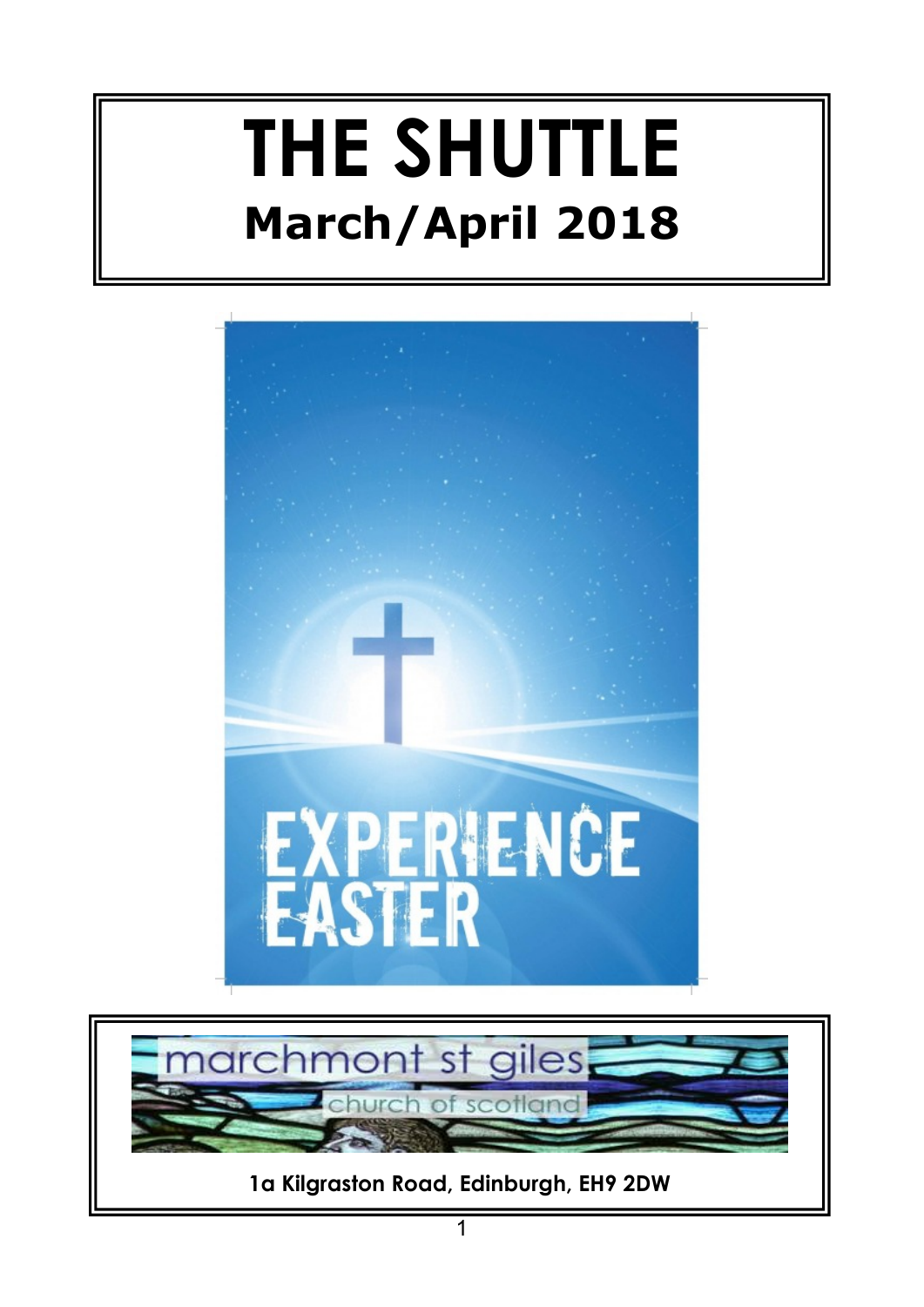#### **Meeting Matters**

#### **Every Saturday**

10 - 12pm Morning Coffee

#### **Every Tuesday**

10.00 Prayers & Reflection South Transept

#### **Every Wednesday**

12.30 Butterflies Plus - Lunch for the over 60s

- **March**<br>11 09.50 11 09.50 Family Service
- 10.30 Morning Service<br>09.50 Family Service
- 18 09.50 Family Service
- 10.30 Morning Service
- 19 10.00 Toddler Church
- 19.30 Kirk Session Skye
- 20 19.30 Guild Georgina Hook Air Ambulance Scotland
- 24 14.00 Wild Lent Worship *see page 9*
- 25 09.50 Family Service
- 10.30 Morning Service Palm Sunday
- 26 10.00 Prayers for Holy Week *see page 5*
- 27 10.00 Prayers for Holy Week
- 28 10.00 Prayers for Holy Week
- 29 10.00 Prayers for Holy Week
	- 19.00 Seder Meal
- 30 10.00 Prayers for Holy Week
	- 12.00 Graveyard Walk followed by Soup Lunch
	- 19.00 Good Friday Service @ St Catherine's Argyle
- 31 10.00 Easter Family event *see page 8*
	- 19.00 Taize Service

#### April

- 1 09.50 Family Service
	- 10.30 Easter Sunday Service of Holy Communion
- 3 19.30 Guild Business Meeting Myra & Ian Wattie Vietnam
- 8 09.50 Family Service
	- 10.30 Morning Service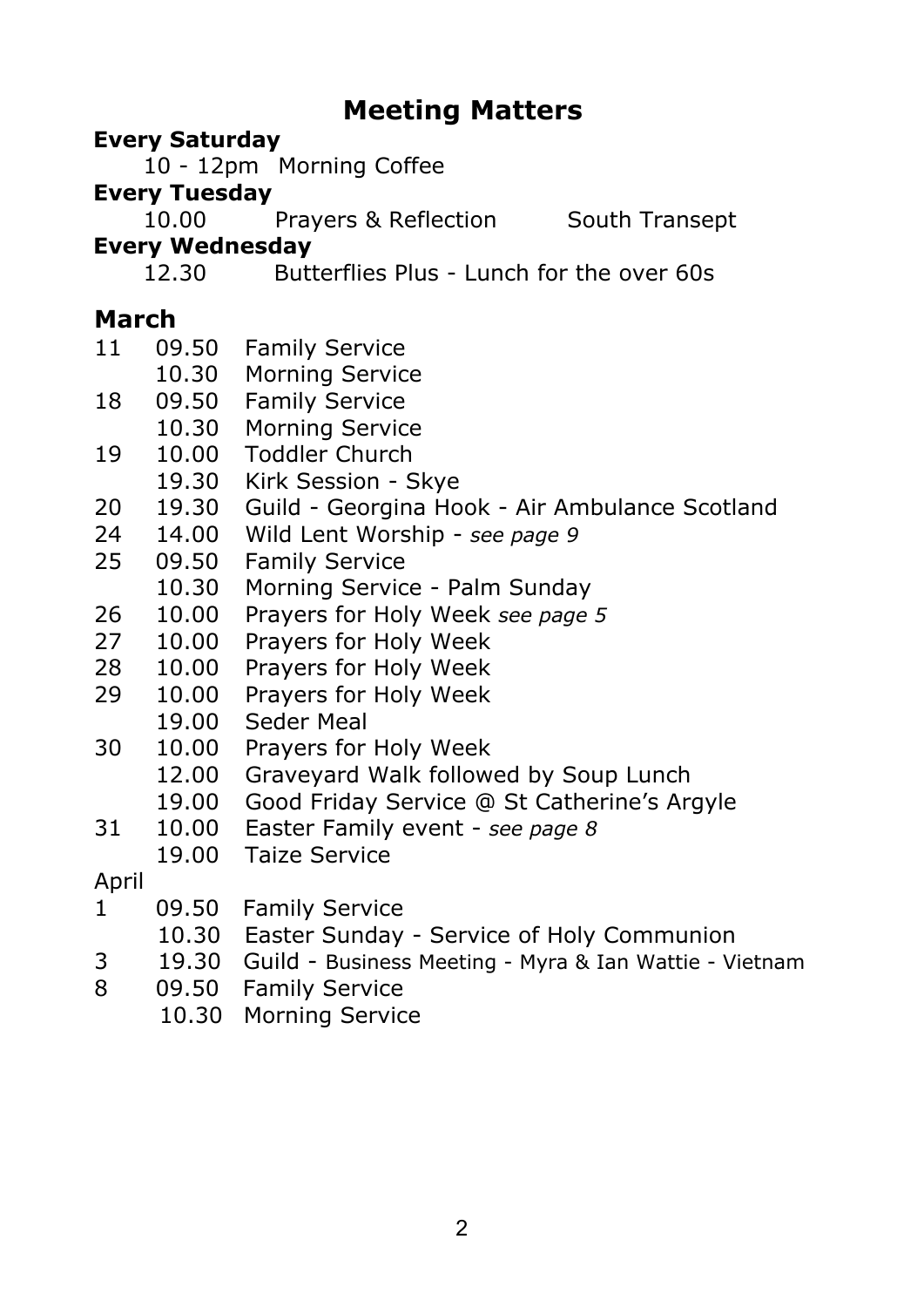# **Reflections**

At this time of Lent, as we move towards Jerusalem and the Cross, there are various stories of the encounters which Jesus has with the authorities, who would eventually seek his death.

When he arrives in Jerusalem, he goes to the Temple, the holiest place for the Jewish faith and finds the outer courts there being used as a financial centre of commerce, rather than a place where pilgrims would have a religious experience.

Firstly, there were the money changers, who sat in the outer "Court of the Gentiles" and who changed various currencies into Jewish money so that pilgrims could buy the animals for sacrifice. They also engaged in currency speculation as a part of the functioning of the general economy.

Secondly, there were the animal inspectors, who were employed to buy animals for sacrifice in the Temple, which were then sold on at a profit to pilgrims. The religious law stated that any animal offered in sacrifice, had to be perfect and unblemished. There was a fee to be paid to the inspectors, before the animal was inspected and even then, then animal would regularly be rejected. Once they were accepted, the cost of the animal would then soar. They could cost 15 times more inside the Temple than outside. The poor pilgrims would often have to borrow money from the money lenders or couldn't afford them, and therefore not perform their religious duty, and then be classified among the sinners, and be excluded from the number of the righteous. It was an exclusive, excluding, money making enterprise.

This corruption was the focus of the encounter between Jesus and the Temple leaders for St John. For St John, Jesus is the Lamb of God and he is, not only the sacrifice, but the perfect unblemished sacrifice, and there is no barrier between him and the people.

For those who heard this story for the first time after the Jewish War of AD70 when the Temple was destroyed and the newly established Christians were no longer allowed to worship with the Jews, the writer of St John was assuring them that they no longer needed the Temple, even if they grieved over its loss.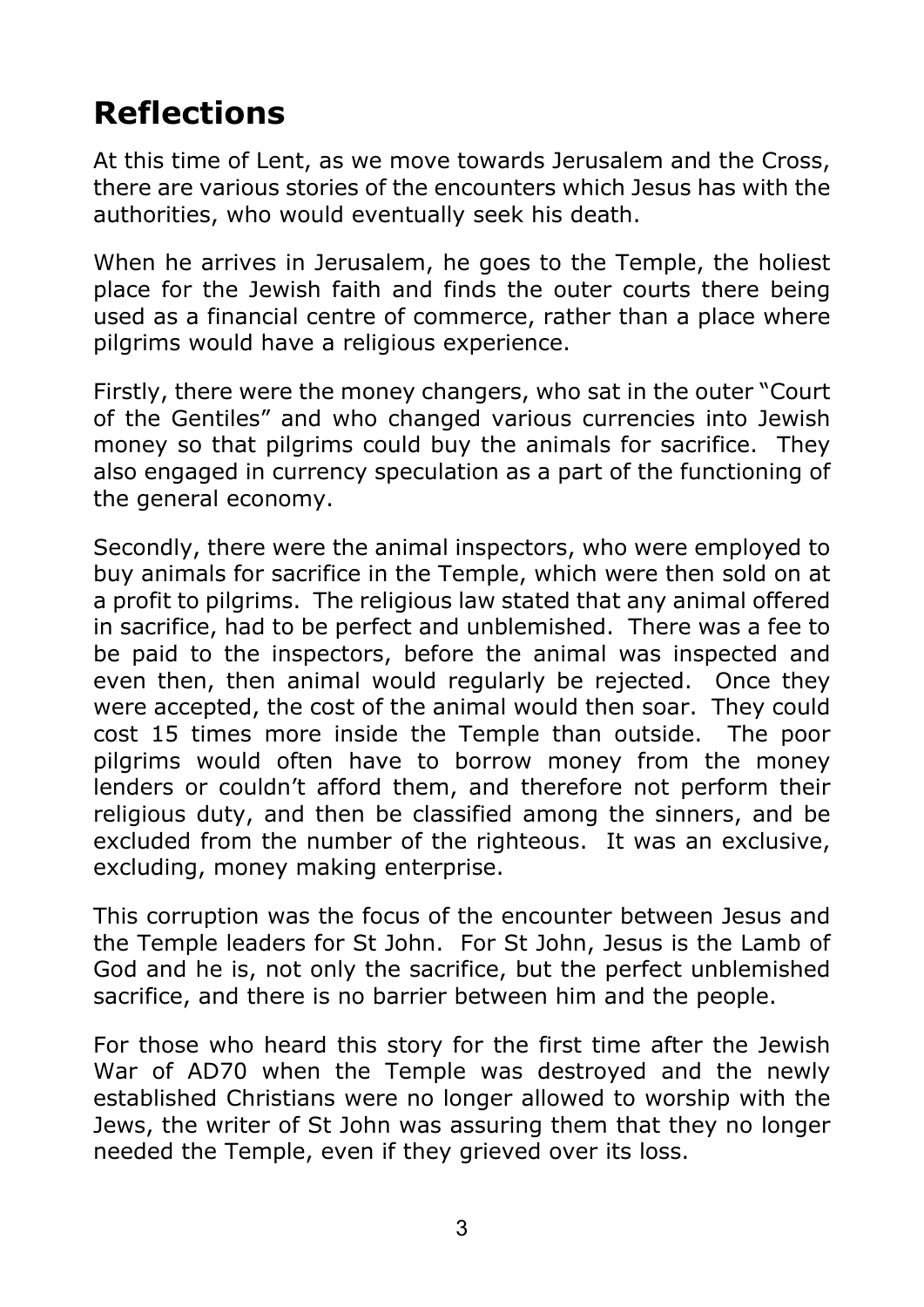Jesus' whole being was sufficient and is sufficient to mediate God's grace, love, mercy and peace. No Temple, no money changer, no inspector, no barrier required.

Jesus is the one who introduces the whole world to the heart of God; the one who mediates the human of earth and the divine of heaven.

What do we learn from this encounter? Do we have the equivalent of money changers and animal inspectors today, who limit God's love for those who would seek it and deny people the right to explore their faith in the Church?

We come to church, not because it is the best or only place to experience God, but because at Church we are afforded an opportunity to experience God's presence in company with other people who seek to express their faith.

In hymn singing, in silence, in listening to the music, or reflecting on the sermon or entering into the prayers, in the bread and wine and water of the sacraments, we share in the proclamation and promise that God is with us and for us.

Part of worship is to be enriched and encouraged and then to return to our daily lives, to share and continue to experience God's presence and work in the world in all the places where we will live life this week.

Our call is to invite people to Church because, having experienced God during this one hour, they might leave more able to detect God's presence the other 167 hours of their week.

Our call is to help and encourage people and discover and perhaps even make the many places of their lives the place where God's presence permeates and inhabits, with the promise of grace, compassion, love and courage.

So let us not be barriers to God's love and grace and let us not place any barriers which would suggest that the Church is a Holy Club only for specific people. The Church is for everyone.

# Karen K Campbell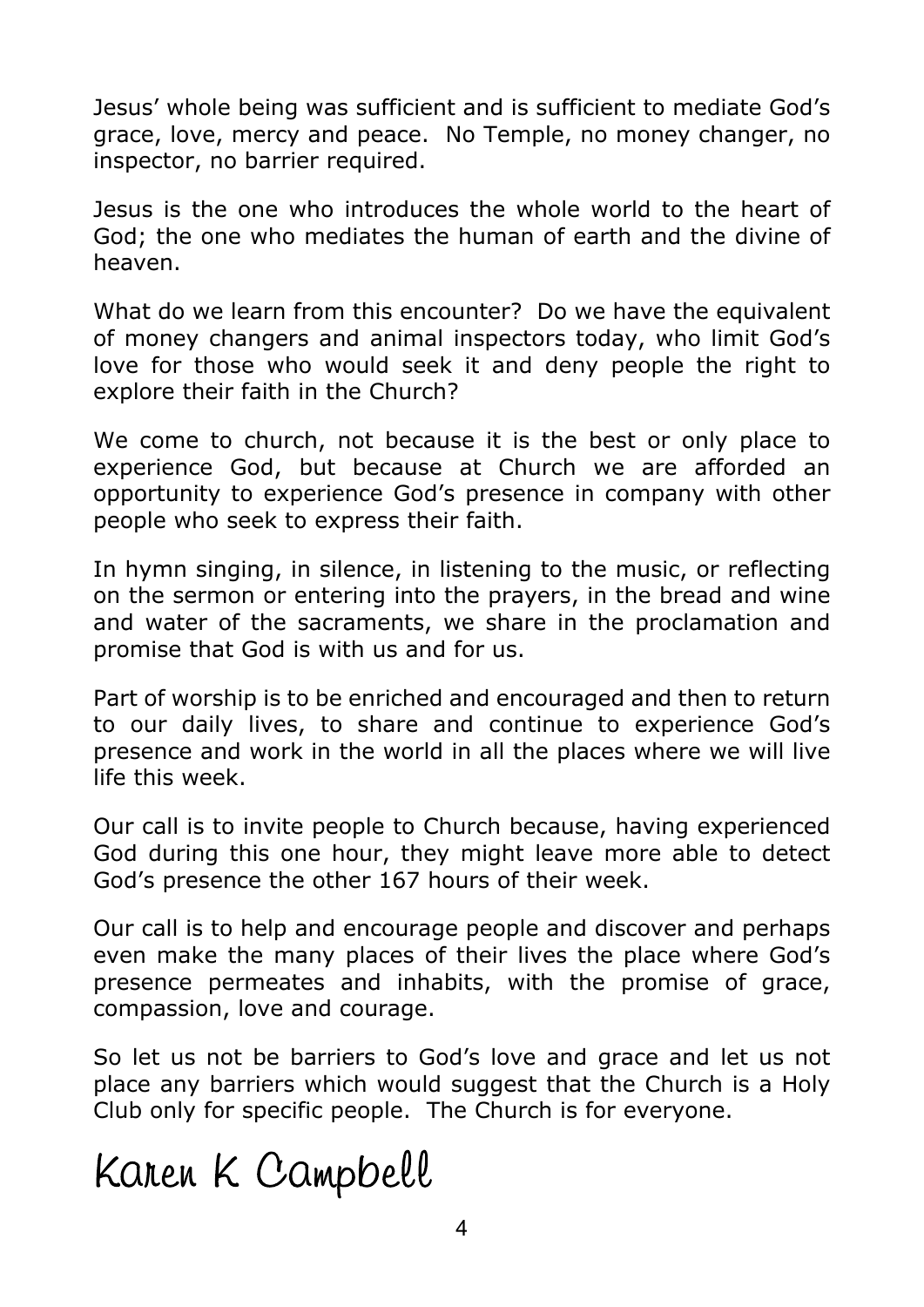# **CHURCH FAMILY & PARISH NEWS**



Congratulations to June & Bill Wilson on the occasion of their 50th Wedding Anniversary on the 2nd March 2018.



#### **We give thanks for the life and service of:**

Ellen Beaton, a member of the congregation who died on the 13th February 2018.

Alexander H Anderson, Elder, former Session Clerk, former Clerk to the Board who died on 9th March 2018. A tribute from the Kirk Session will appear in the next issue of the Shuttle.



#### **Welcome to our new Administrator**

I'm Astra Foster, raised in Wester Ross, lived in Aberdeen-shire for a little while, and then spent 13 years in the USA. I've been told I have an Irish, American, West Coast Scotland accent so if you talk to me on the phone then I'll try and refrain from speaking Gaelic, Doric or Texan.

My children have both flown the nest and now attend Scottish Universities, and I have a dog called Millie at home, a cross between a dalmatian/potted-bellied pig/labrador, I also enjoy the outdoors and volunteer for both the NTS and the Botanic Gardens.

I'm very excited and happy to be working as Administrator for Marchmont St Giles' among a great group of caring and dedicated people and look forward to getting to know the regular church users too.

|  |  |  | <b>Helping to make Marchmont St Giles' tick</b> |  |
|--|--|--|-------------------------------------------------|--|
|--|--|--|-------------------------------------------------|--|

|              | <b>Flower</b>          |                          |               |  |  |
|--------------|------------------------|--------------------------|---------------|--|--|
|              | <b>Arrangers</b>       | <b>Beadle</b>            | Coffee        |  |  |
| March        |                        |                          |               |  |  |
| 11           | Ann Arthur             | Andrew Noble             | Carol Byers   |  |  |
| 18           | Mhairi Wilson          | Mike Affolter/Anne Laing | Joan Wareham  |  |  |
| 25           | Judith Stewart         | Jessica McCraw           | Ann McGhie    |  |  |
| April        |                        |                          |               |  |  |
| $\mathbf{1}$ | Shirley/Mhairi         | <b>Charles Stewart</b>   | Liz Mack      |  |  |
| 8            | <b>Charles Stewart</b> | Jessica McCraw           | Frances Brown |  |  |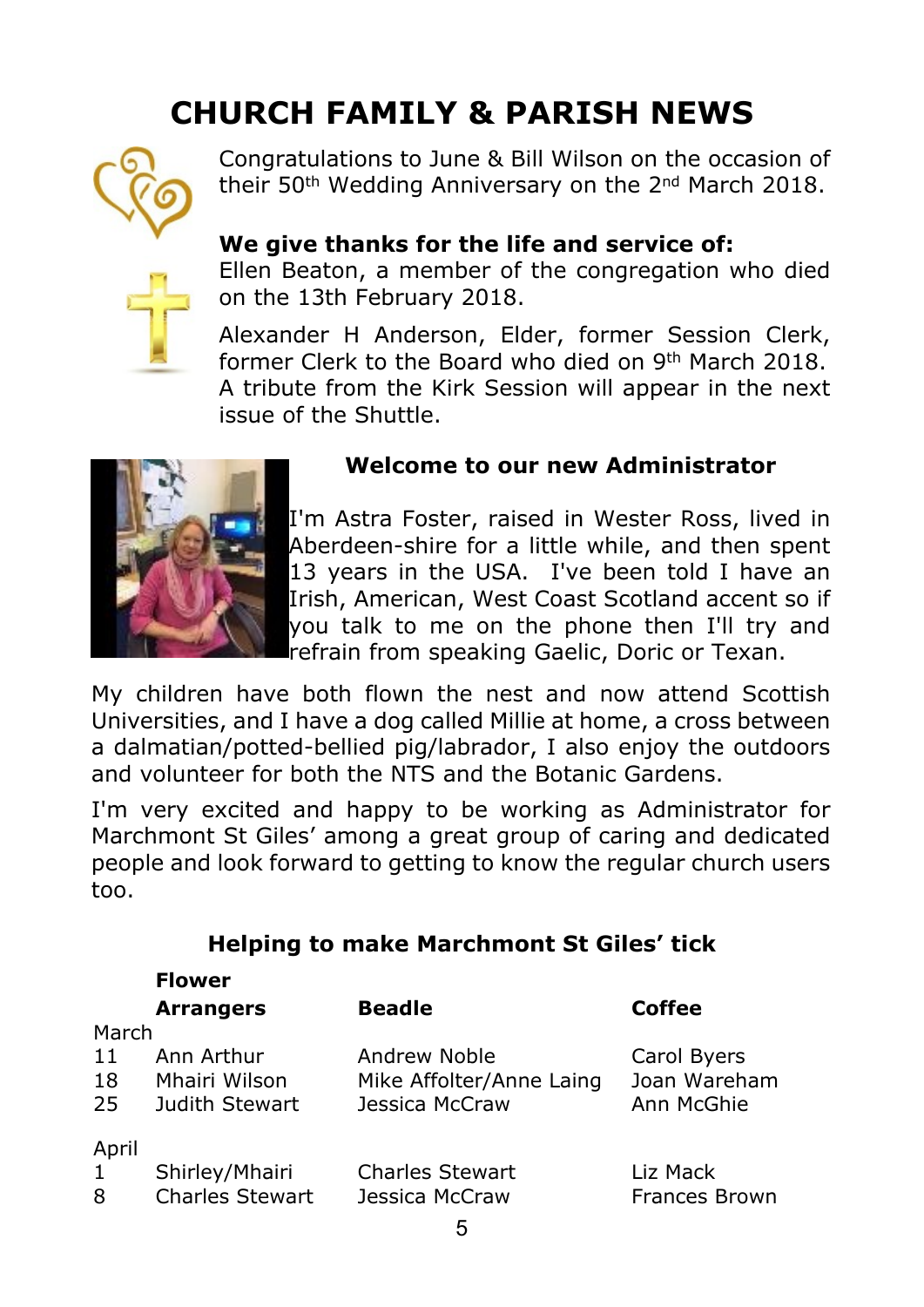# AROUND THE AISLES

**Kirk Session** Please note the change of date to 19th March and the venue for the forthcoming meeting is Skye.

**The Guild in Spring** In February we enjoyed a premature taste of spring with John Graham's introduction to the flowers and trees of Chile, some of which have survived a change of surroundings over the years to be enjoyed in our Scottish gardens.



By the time this reaches you, weather permitting! we will have heard from Iain Whyte on "Breaking the cycle of FGM" (Female Genital Mutilation), which is the second project we intend to support this year. Holding community forums and workshops in Kenya is beginning to educate and persuade families to resist this practice.

On March 20th, (7.30), Georgina Hook will speak to us on Air Ambulance Scotland, which should be an interesting insight into this life-saving service.

Then, all of a sudden it seems, we arrive at our last meeting of the session, on 3rd April, when we hold our business meeting and decide how to distribute the funds raised throughout the year from our Saturday Morning Coffees; after the official business, we will relax to enjoy hearing more from Myra and Ian Wattie on Viet Nam, People and Places.

Please remember that anyone is welcome to join us for any meeting, you don't have to be a card-carrying member or even female!

The same is true of Saturday Morning Coffees, 10 till 12.

Frantic knitting has been taking place in recent weeks to produce Easter Chickens - now on sale during the week @ Butterflies and at our Saturday Coffee.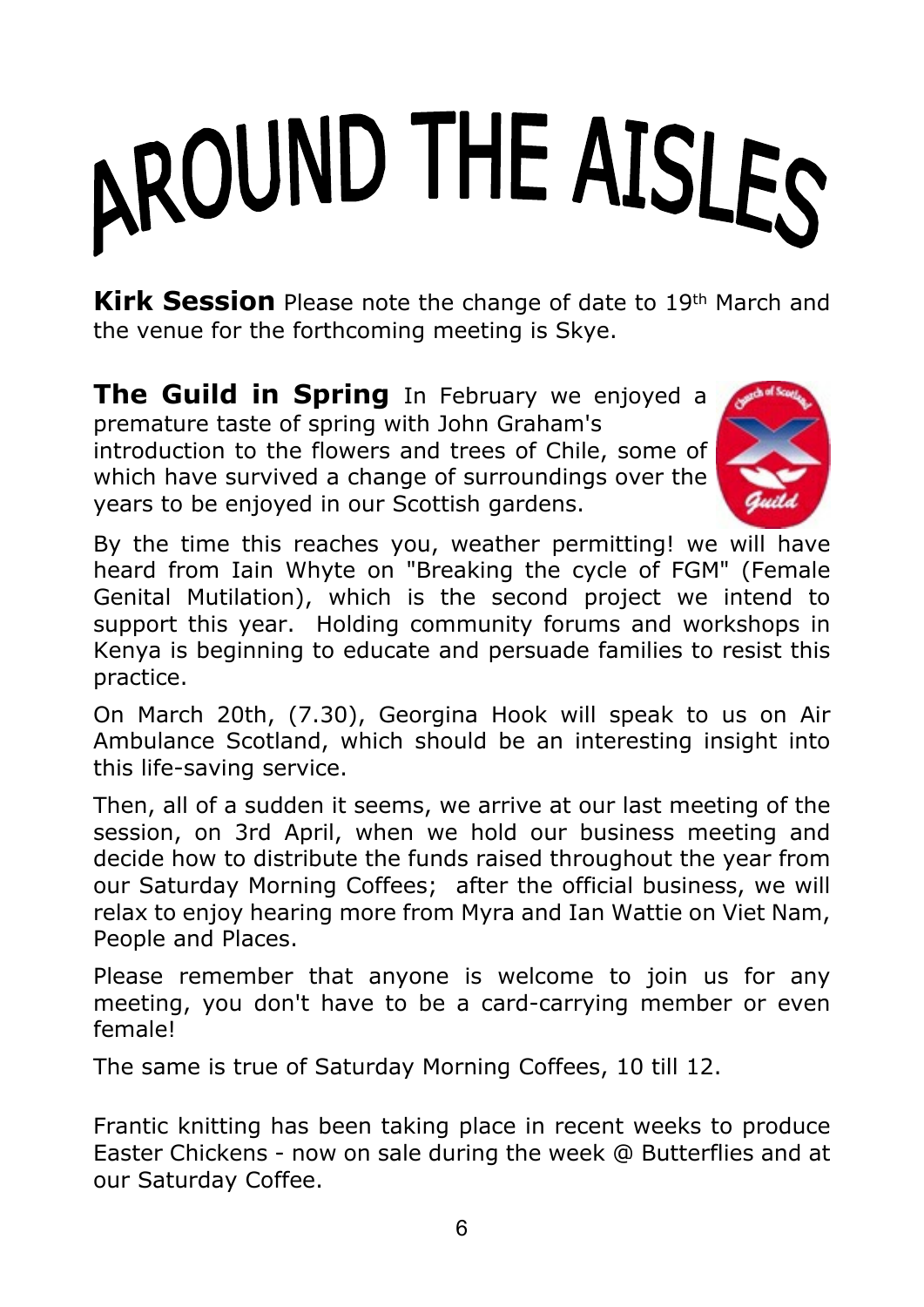

Recently the Butterflies Cafe team became aware of a new initiative to tackle loneliness - the Chatty Cafe Scheme.

A simple idea, designate a table in a cafe/restaurant as a Chatter and Natter table where customers can come and sit if they are happy to talk to other customers.

A Chatter & Natter table creates a space for people to talk; whether it is for five minutes while you drink a brew, or an hour of good conversation. We're not trying to build friendships - just simple interactions to combat loneliness and to just maybe have a big impact on someone's day. Look out for the Chatter & Natter Table @ Butterflies and other cafes when out and about.

**Butterflies Cafe** will be closed on Friday 30<sup>th</sup> March and re-open on Monday 9th April for a short break over Easter. Butterflies Plus will not be available on Wednesday 4th April.

Butterflies Cafe has decided to wind down its event catering section of the business due to logistical and operational issues

**Rev Teri Petersen** After a wee touch of 'best laid schemes of mice and men gang aft agley' due to the weather recently Teri was inducted into her new charge of Gourock: St Johns on Thursday 8<sup>th</sup> March. A group ventured westwards by car to attend the induction and celebration of a new chapter in her life and the life of Gourock: St Johns.

The MSG contingent arrived home safely having navigated around road works, snow storms, bridges, roundabouts and Glasgow airport. To add insult to injury that diversion cost  $E2$  for each car to leave the airport!

**Volunteers** are urgently required to help on the coffee rota on a Sunday morning. It would only be once every 3 months and if you wanted to work as a pair then that would be fine. It is very simple really - you just have to set up a tray for the Family Service and Choir and then for coffee after the service and clear up. Please speak to June Wilson if you can help.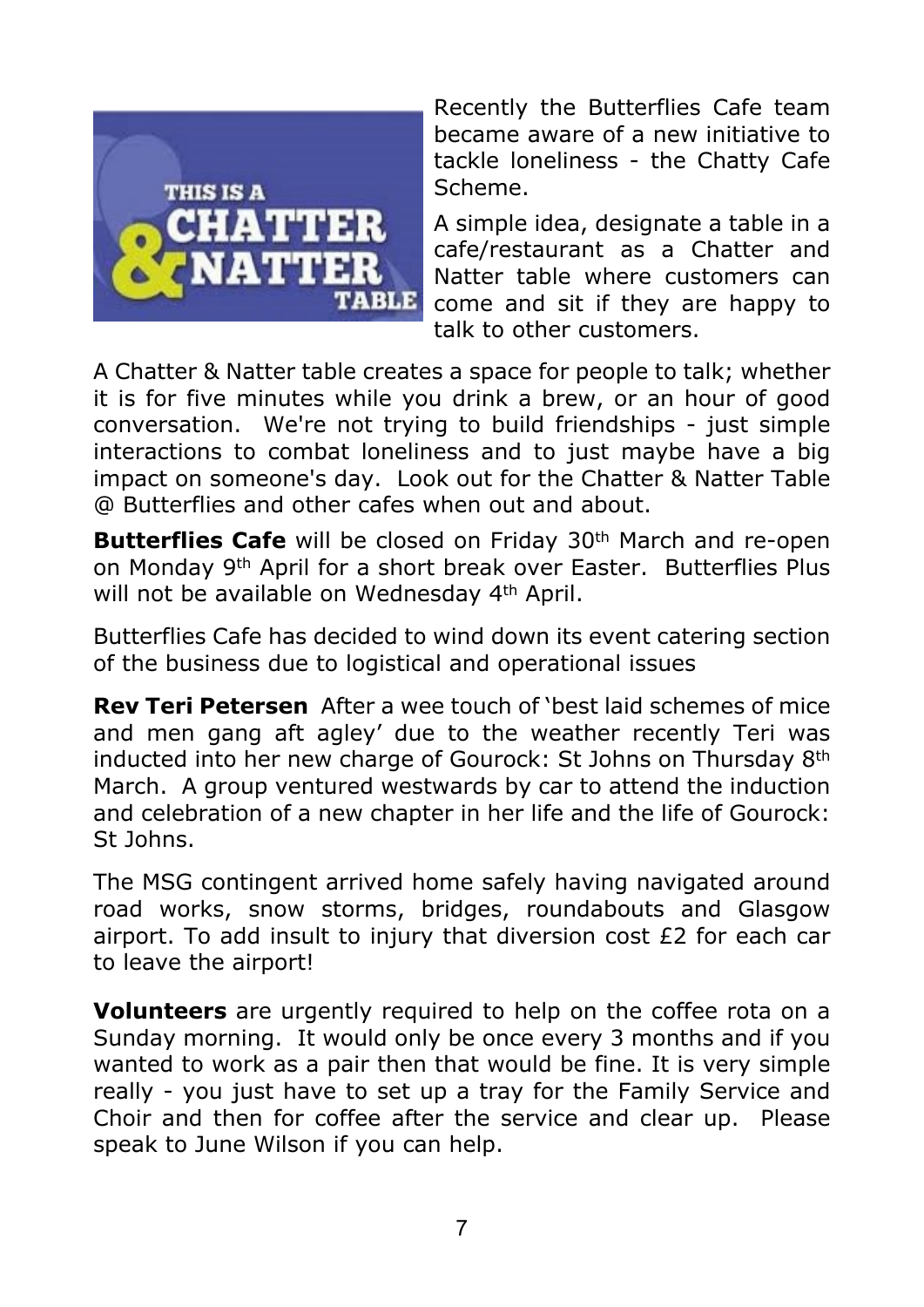#### **Family Focus - Upcoming Events**



Family and intergenerational event at Blackford Hill.

#### **'Wild Lent Worship'**

Saturday, 24th March,

2-4pm

All Welcome

Explore Lent through creation, reflection and fellowship.

Wellies/walking boots and a sense of adventure is all you need.

Bring a drink but cake provided.

Meet at Midmar allotments, beside Braid Bowling Club on Midmar Drive. More details from Bettina.

**Toddler Church:** Mondays, 19th March, & 23rd April, 10-10.30am

**Easter Family event: Saturday, 31st March, 10 am–12 pm: All about Easter;** The story so far, reflection, hand-washing, bread-making, egg decorating & crafts.

As we are having a Seder Meal on Maundy Thursday instead of a Hand-washing Service we are holding an all-age short service on Saturday at 11.30 and this will include hand-washing. So if you would like to participate in this then please come along either for the whole event or just come for worship.

Come and join us! We look forward to seeing you.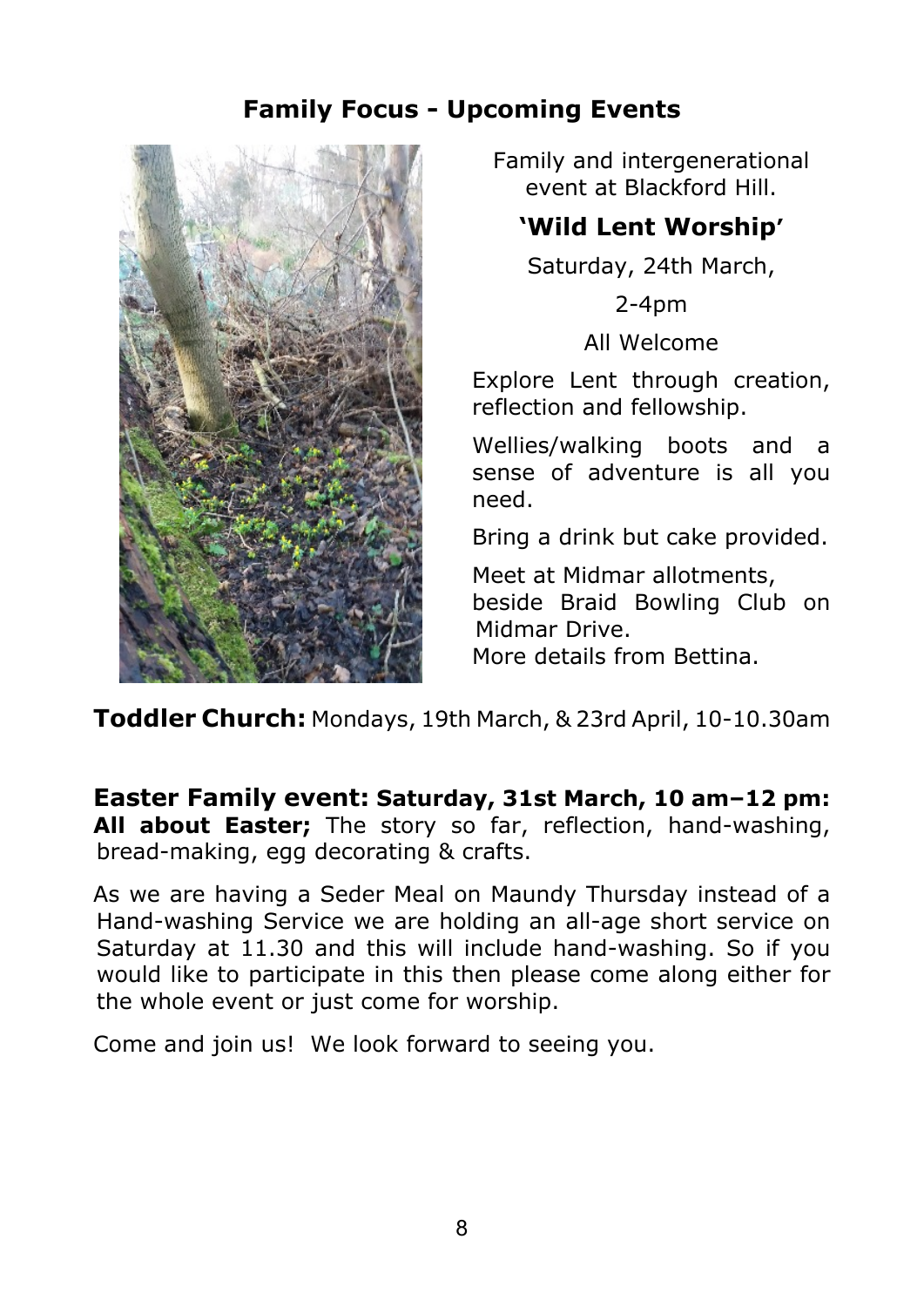### **The Year of Young People 2018**

This National initiative, set up by the Scottish Government,and supported by the Church of Scotland has coincided with the launch of our new group for high school aged young people which started at MSG on Sunday March 4th.



We had doughnuts, pastries, chat, chair-balancing (table-top game!) finishing with 'Thought for the Week' all with a hint of God.

Our aim is to create a relaxed space to explore life & faith on 1st Sundays of the month 9.45- 10.30am for young people who are anywhere on the 'forever or never' faith journey.



#### **Next group Easter Sunday**, 1st April with Hot Cross Buns and chocolate!

More details from Bettina and continue to watch this space for upcoming events and ongoing projects at Marchmont St Giles'.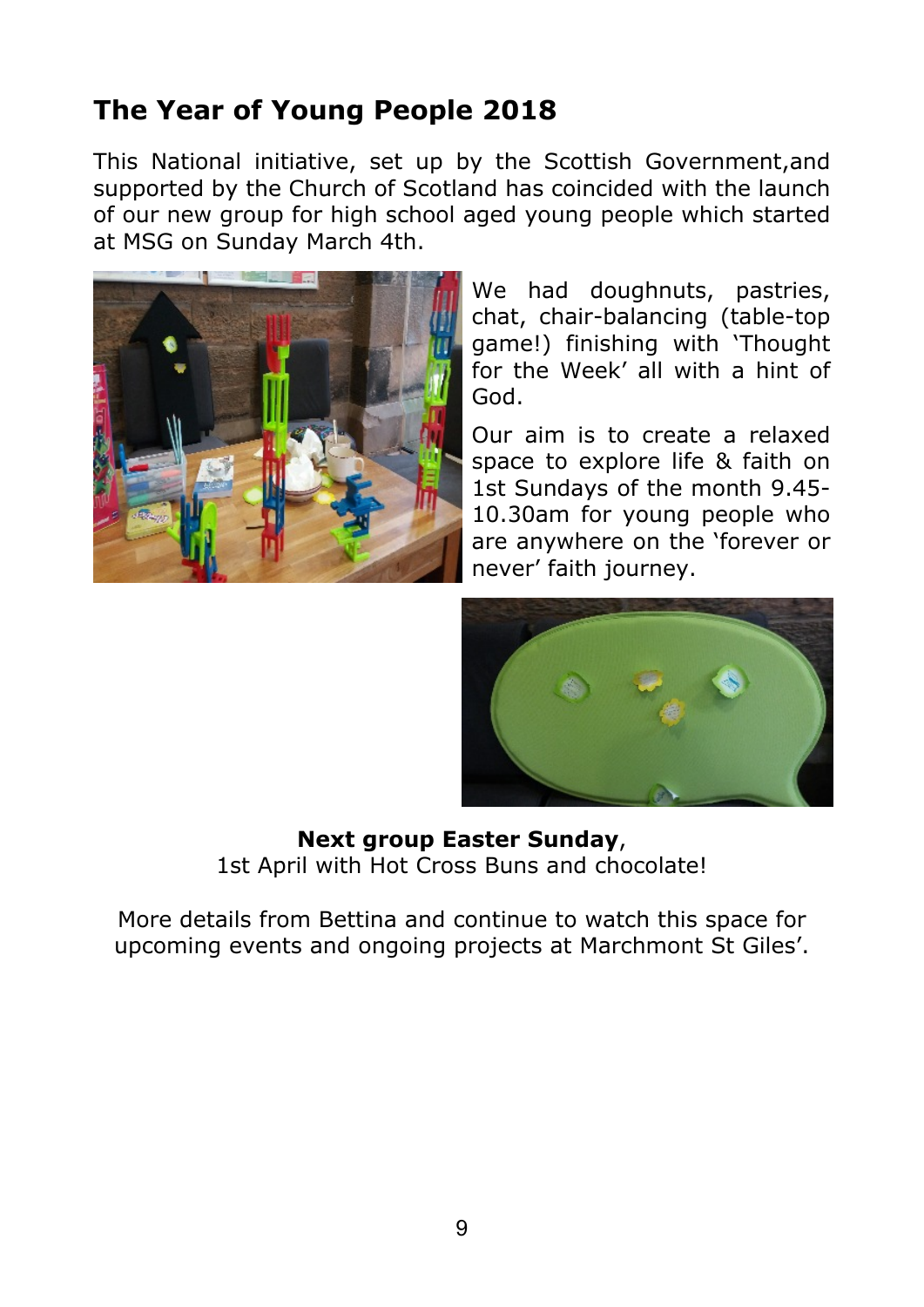#### **Holy Week Services 2018**

**10 am Monday - Friday**

Prayers for Holy Week at Marchmont St Giles'

#### **7.00 pm Maundy Thursday**

Joint Seder Meal with St Catherines' Argyle at Marchmont St Giles' Please let the office /cafe know if you would like to come for catering purposes.

> **12pm Graveyard Walk** Followed by a Soup Lunch at Butterflies

**7.00 pm Good Friday** Joint Service at St Catherine's Argyle

**10am - 12noon Easter Saturday**

All age event - see page 8

**7.00 pm Easter Saturday**

Taize Service at Marchmont St Giles'

#### **Easter Sunday**

9.45 Family Service 10.30 Service of Holy Communion

#### **Taking time to consider the unthinkable**

Many people find the thought of their own funeral a difficult subject to discuss with family and friends or even sometimes their minister but what if you could fill in a form, leave it in a safe place or send it to your minister and have peace of mind to know that you are helping your family at a difficult time.

By expressing your wishes for your funeral in advance, you are not only saving your loved ones a lot of heartache and decision making but encouraging them to fulfil your final wishes.

The form on the next page will allow you to make the relevant decisions at your leisure and give you comfort for the future. Copies are also available in the office and the minister is available to discuss any questions you might have on the subject.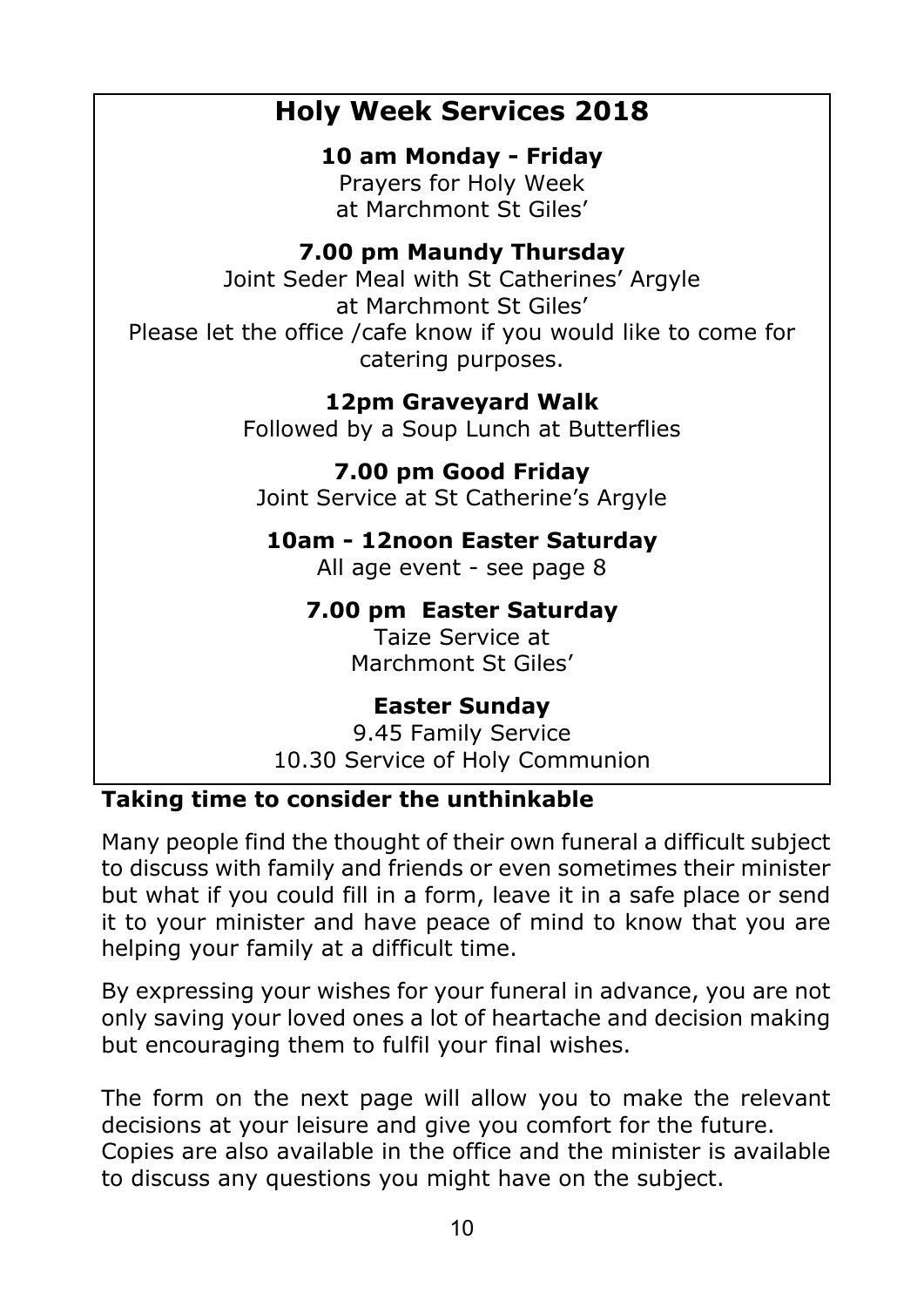#### **Suggestions for my Funeral Service**

To those who will make decisions for my Christian funeral or Thanksgiving Service: I have given prayerful thought to the service of worship following my death, remembering that it is full of hope, even as it is a time of grieving. The following express my preferences. I realise that circumstances may apply which will make it impossible to fulfil every suggestion. This information supplements but does not replace my will, living will, or other such legal documents. I offer these preferences as a gift to those who will gather for worship following my death.

My Full name

My Date of Birth

Name & Contact number of my Next of Kin

#### **Service Details**

If the Minister of my Church is not available, I would like \_\_\_\_\_\_\_\_\_\_\_\_\_\_\_\_\_\_\_\_\_\_\_\_\_\_\_\_\_\_\_\_\_\_\_ to be asked to preside

In addition to the Minister, I would like the following person /

people to be asked to assist.

I would like the following Scripture passages to be read:

I would like the following poem/s to be read:

I would like the following hymns to be sung by the congregation:

I would like the following other musical selections to be played, sung, or otherwise included:

I would like Donations in my memory to be made for the following charity/charities: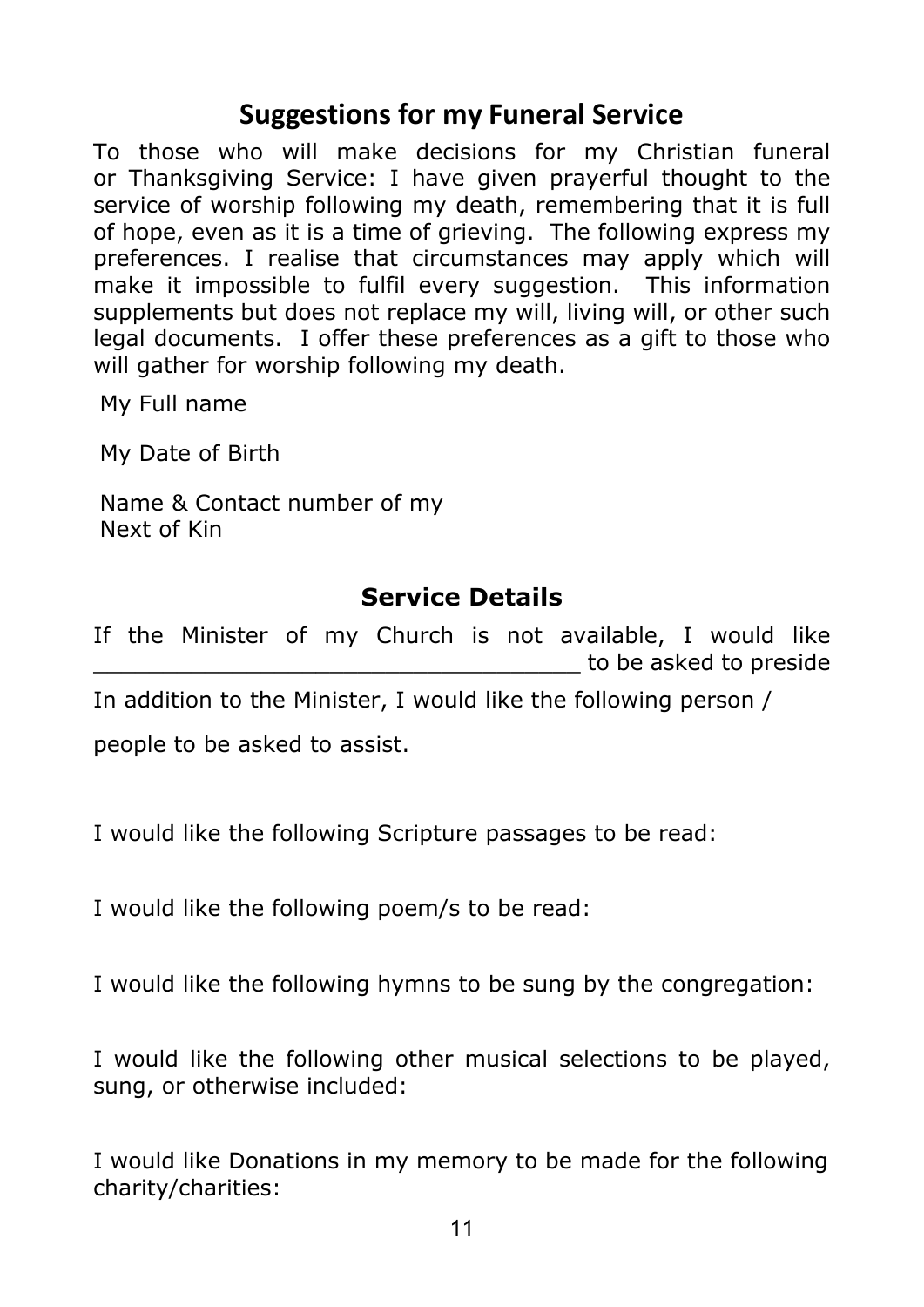I would like the service to take place:

in my home church, which is:

at this Crematorium

at the graveside in this cemetery

I prefer:

a **Funeral Service**, at which my body or ashes are present

a **Service of Thanksgiving**, at which my body or ashes are not present

I prefer that the **Service for Committal** of my body take place:

after the Funeral Service

before the Service of Thanksgiving

#### **My Remains**

I prefer that my body be:

embalmed before burial

embalmed before cremation

cremated, without embalmment

donated to medical research, for which I have made the following arrangements:

Regarding my ashes after cremation, I prefer that my ashes be

buried in the ground at \_\_\_\_\_\_\_\_\_\_\_\_\_\_\_\_\_\_\_\_\_\_ \_\_\_\_\_

scattered at this location **EXALLER ENGLISHER ENGLISHER ENGLISHER ENGLISHER ENGLISHER ENGLISHER ENGLISHER ENGLISHER** 

no particular preference or :

I have made arrangements with this Funeral Directors/ or would like to use:

Other information for my family (use additional pages if necessary)

Signature Date\_\_\_\_\_\_\_\_\_\_\_\_\_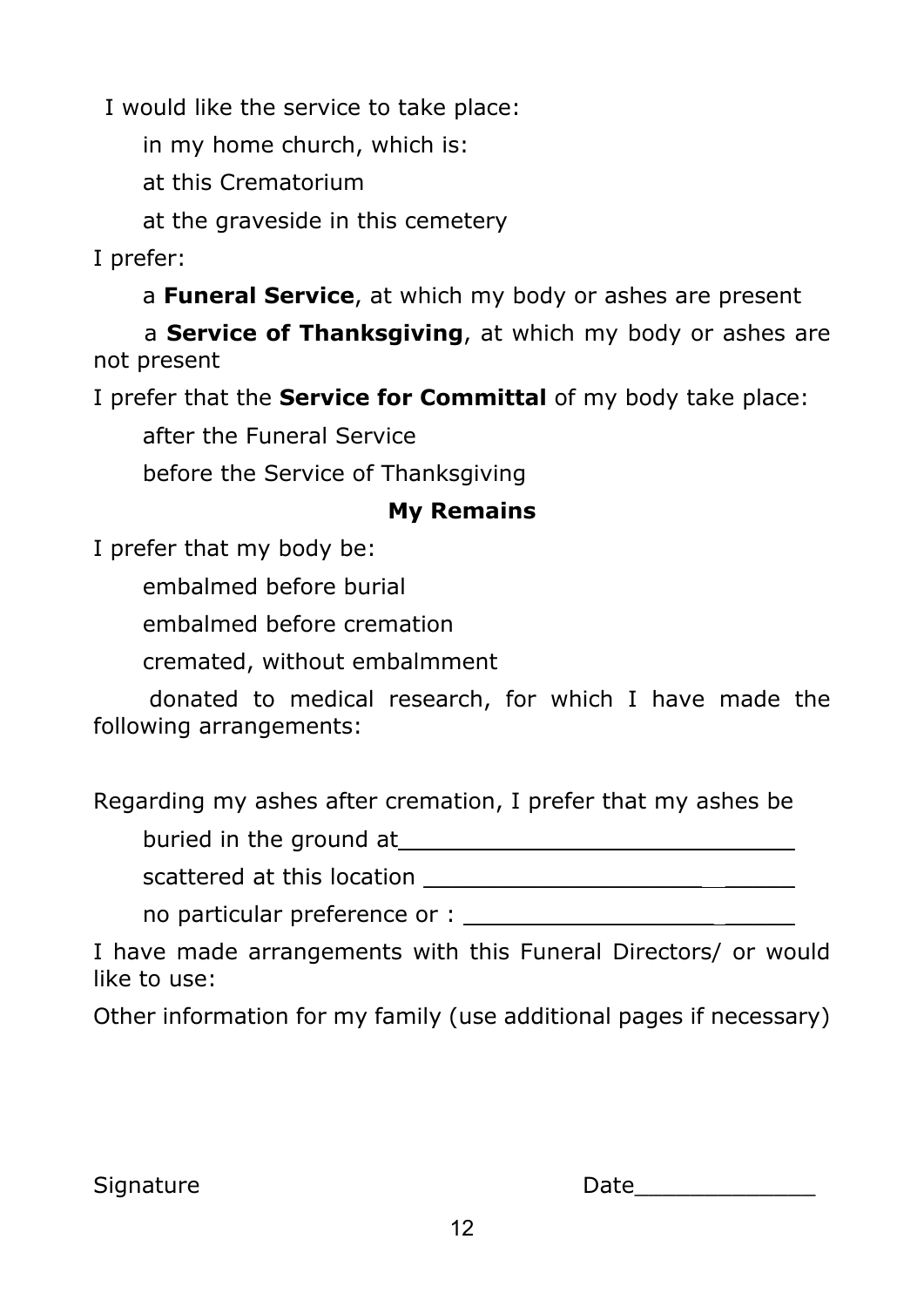

## **CHRISTIAN AID WEEK 2018 13<sup>th</sup> - 19<sup>th</sup> May 2018**<br>19 MAY

Hi Folks,

I find it hard to believe it is a year since I asked you for your help in fund-raising for Christian Aid.

One of the projects the Committee is focusing on is the humanitarian catastrophe which is gripping South Sudan. Children are weak with hunger and a desperate lack of nutrition means mothers can no longer produce milk something we, in this country, find difficult to comprehend.

Our format for this year is different from previous years. The Christian aid Committee decided that envelopes would be **delivered only and not collected.** The filled envelopes will be deposited in the church centre or designated shops and information on these will follow later.

I am passing the baton to Eileen Dickson regarding the distribution and collection of envelopes and she will keep you up-to-date with further information. We will still be requiring people to distribute the envelopes during Christian Aid week and Eileen will look forward to hearing from you.

We would much appreciate help with the envelope stuffing on Monday 16<sup>th</sup> April at 6.30pm. Many hands make light work!

Another date for your diary is May 12th when our annual fundraising Coffee Morning is taking place. Frances Brown will have information on this event nearer the time.

Thank you in anticipation of your help.

June Wilson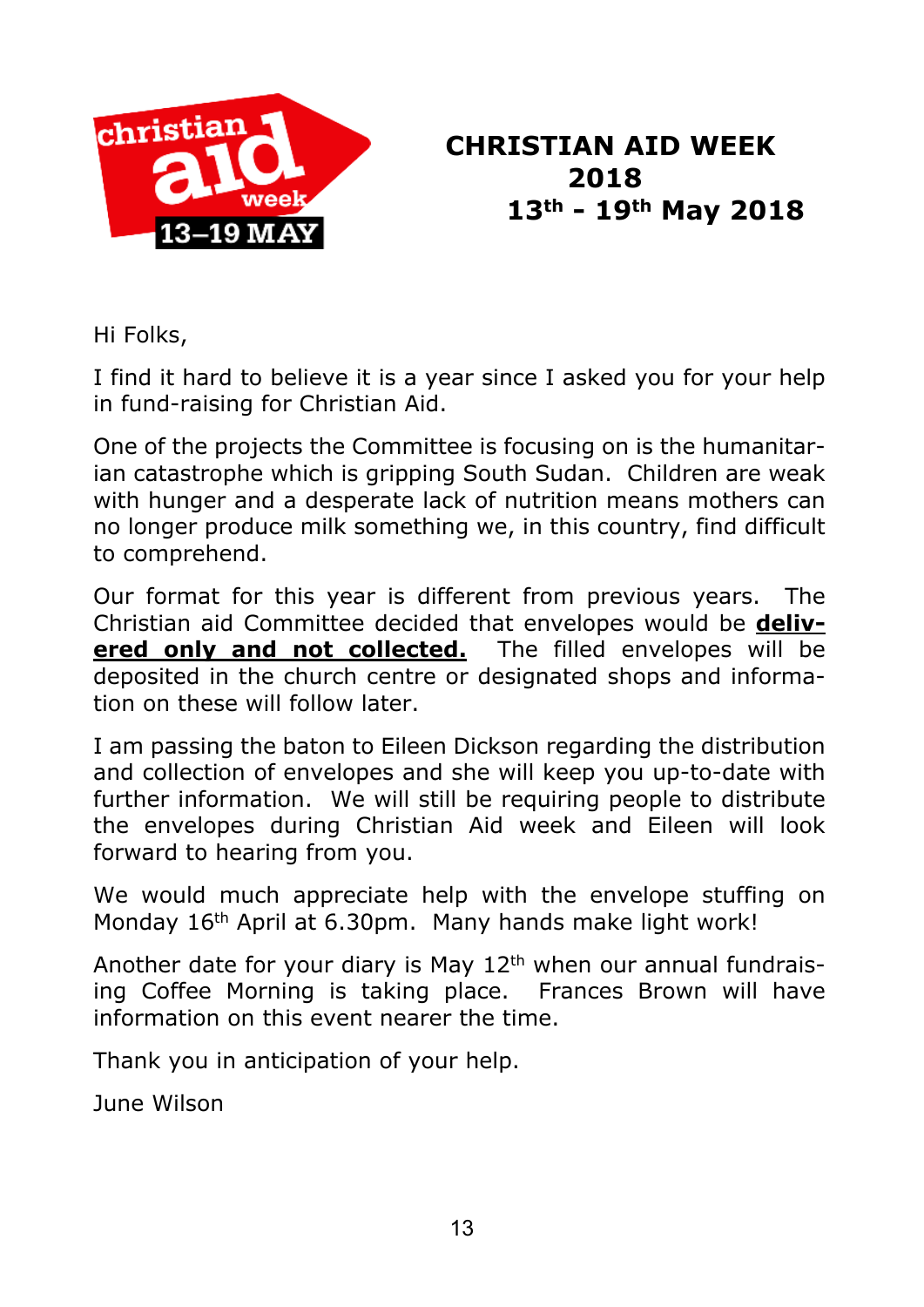# **FUNDRAISING & DEVELOPMENT NEWS**



On the 20th February 2018 Edinburgh City Council granted us full Planning Permission to progress with our proposed development.

The next stage is to prepare the Building Warrant which will show that our plans meet all the current standards and legislation. This is a complex piece of work which the Architect and Quantity Surveyor are currently working on and the Development Committee will continue to work closely with them to finalise all the details. This stage is expected to take up to 6 months and we will keep you up-to-date as much as possible.

With regards to fundraising, we can now really get going with Cornerstone, our appointed Fundraisers, who can only start applying for funds once planning permission has been granted.

At the beginning of this journey we felt that we had a mountain to climb but it is amazing where funds come from - be it £1.50 for a jar of marmalade being sold in the Cafe to a cheque for a £1,000 being sent to the Treasurer to a grant of £50,000 being received, it all adds up. We made the decision this time to raise monies via professionals but if you would like to contribute financially in any way then we would be delighted to receive your contributions, big or small. All donations are confidential but if you are a taxpayer then we would be very grateful if you could gift aid it. Jessica McCraw, our Treasurer, would be delighted to help you.

Butterflies Cafe has just ordered a money spinner and we hope our customers, young and old, will have fun putting coins into it. We are also making goodies to sell in the cafe and the proceeds will go to the development fund as well.

There are lots of ways in which we can all contribute eg fill a smartie tube with coins or put the price of a coffee aside a couple of times a week, pop it in an envelope and hand it in.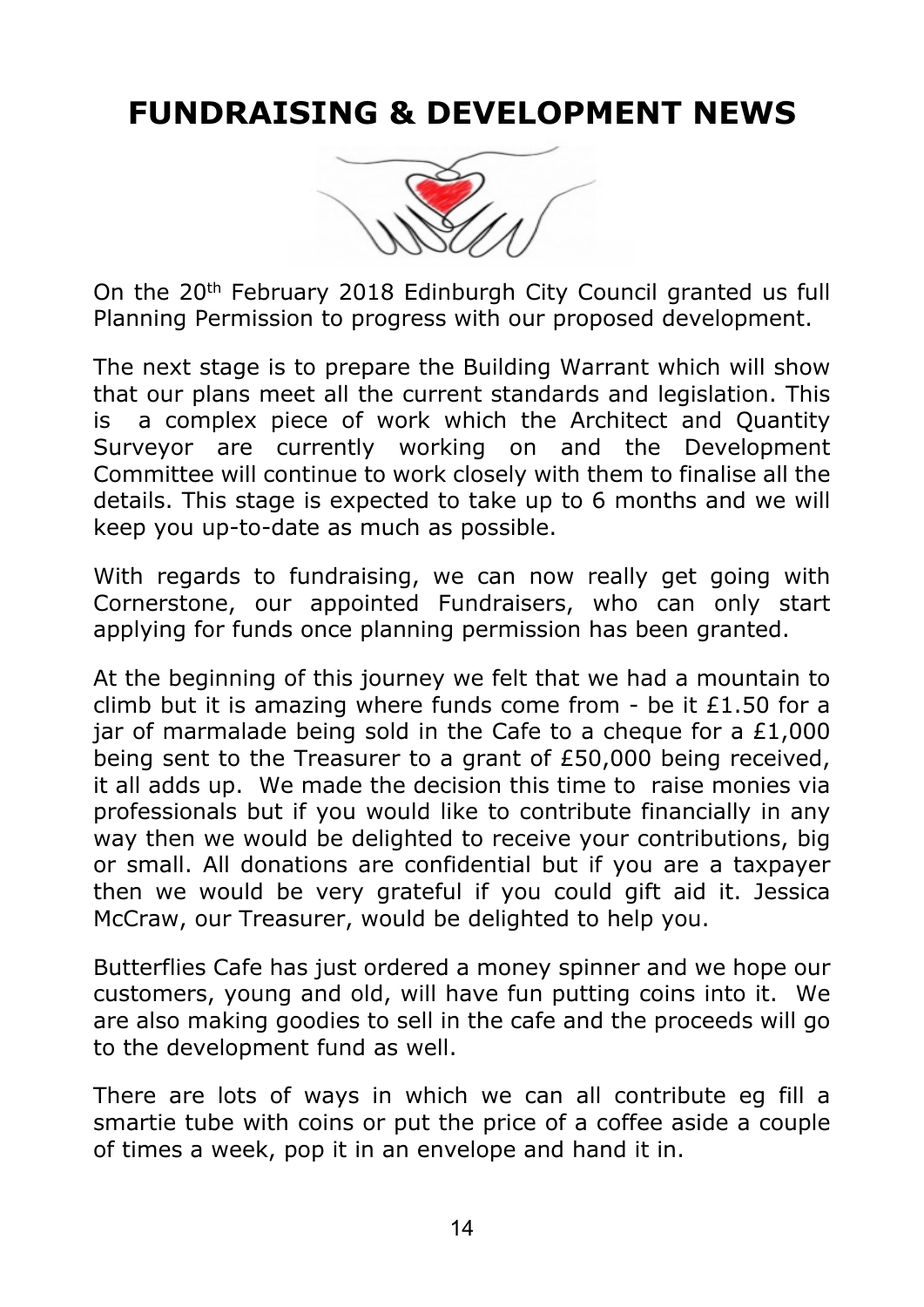# **And finally…….**

Once upon a time, an old man spread rumours that his neighbour was a thief. As a result, the young man was arrested. Days later he was proven innocent. After being released, he sued the old man for wrongly accusing him.

In court, the old man told the judge, "They were just comments, they didn't harm anyone."

The judges, before passing sentence on the case, told the old man, "write all the things you said about him on a piece of paper. Cut it up into little pieces and on the way home, throw the pieces of paper out of your car window. Then tomorrow, come back to hear the sentence."

The next day, the judge told the old man, "Before receiving the sentence, I want you to go out and gather up all the pieces of paper that you threw out of your car window yesterday."

The old man said, "I can't do that! The wind spread them all over the place and won't know where to find them."

Then the judge replied, "The same way, simple words and comments may destroy the honour of a person to such an extent that a person will not be able to fix it. If you can't speak well of someone, don't say anything at all. Let's all be masters of our mouths, so that we won't be slaves of our words."

"Gossips are worse than thieves because they steal another person's dignity, honour, reputation and credibility which are impossible to restore.

So remember this: when your feet slip, you can always recover your balance but when your tongue slips, you can never recover your words!"

"Those who guard their mouths and their tongues keep themselves from calamity."  $\sim$  Proverbs 21:23